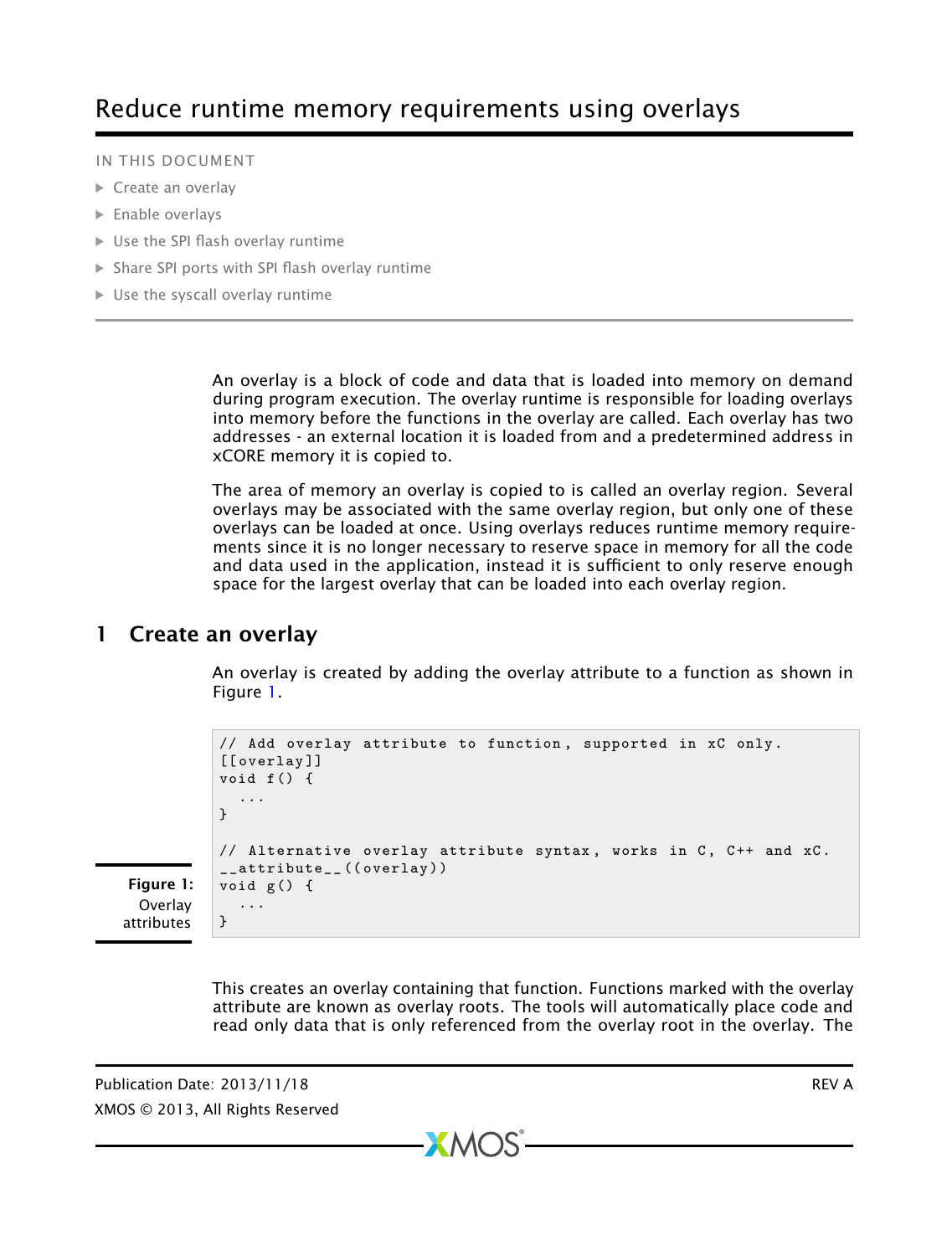overlay is loaded on demand when the overlay root is called. Calls to the overlay root may be slow (since the overlay may need to be loaded), but once inside the overlay, code will execute at full speed.

Overlays may optionally be named:

```
[[ overlay (foo ) ]]
void f () {
   ...
}
```
<span id="page-1-0"></span>You can use this to force two functions into the same overlay by specifying the same overlay name for both functions.

#### 2 Enable overlays

To enable the use of overlays in the xTIMEcomposer tools add the -foverlay option. You can specify the overlay runtime to use after the option, for example -foverlay=flash enables overlays and links against the flash overlay runtime.

| Figure 2:<br>Overlay<br>runtimes | <b>Option</b>                        | <b>Description</b>                                     |
|----------------------------------|--------------------------------------|--------------------------------------------------------|
|                                  | -foverlay=flash<br>-foverlay=syscall | SPI flash overlay runtime.<br>Syscall overlay runtime. |

### 3 Use the SPI flash overlay runtime

<span id="page-1-1"></span>Add the option -foverlay=flash to use the SPI flash overlay runtime. You should also call the overlay\_flash\_init function in your application to initialize the runtime, as shown in Figure [3.](#page-2-1)



[To use the flash overlay runtime the application must be booted from flash. See](http://www.xmos.com/doc/XM-000949-PC/latest#design-with-flash) [XM-](http://www.xmos.com/doc/XM-000949-PC/latest#design-with-flash)[000949-PC.](http://www.xmos.com/doc/XM-000949-PC/latest#design-with-flash) Overlays are only enabled on tiles that are attached to a SPI flash used for boot.

The second and third arguments to overlay\_flash\_init specify the maximum SPI clock frequency in MHz as a fractional number where the second argument is the numerator and the third argument is the denominator.

# 4 Share SPI ports with SPI flash overlay runtime

<span id="page-1-2"></span>The call to overlay\_flash\_init gives ownership of the SPI ports to the runtime. This prevents the ports from being used for any other purpose by the application (e.g. reading and writing data using libflash). If necessary an application can temporarily take ownership of the SPI ports back from the runtime as shown in Figure [4](#page-2-2)

Call overlay\_flash\_claim\_ports to take ownership of the SPI ports and call overlay\_flash\_return\_ports to transfer ownership of the ports back

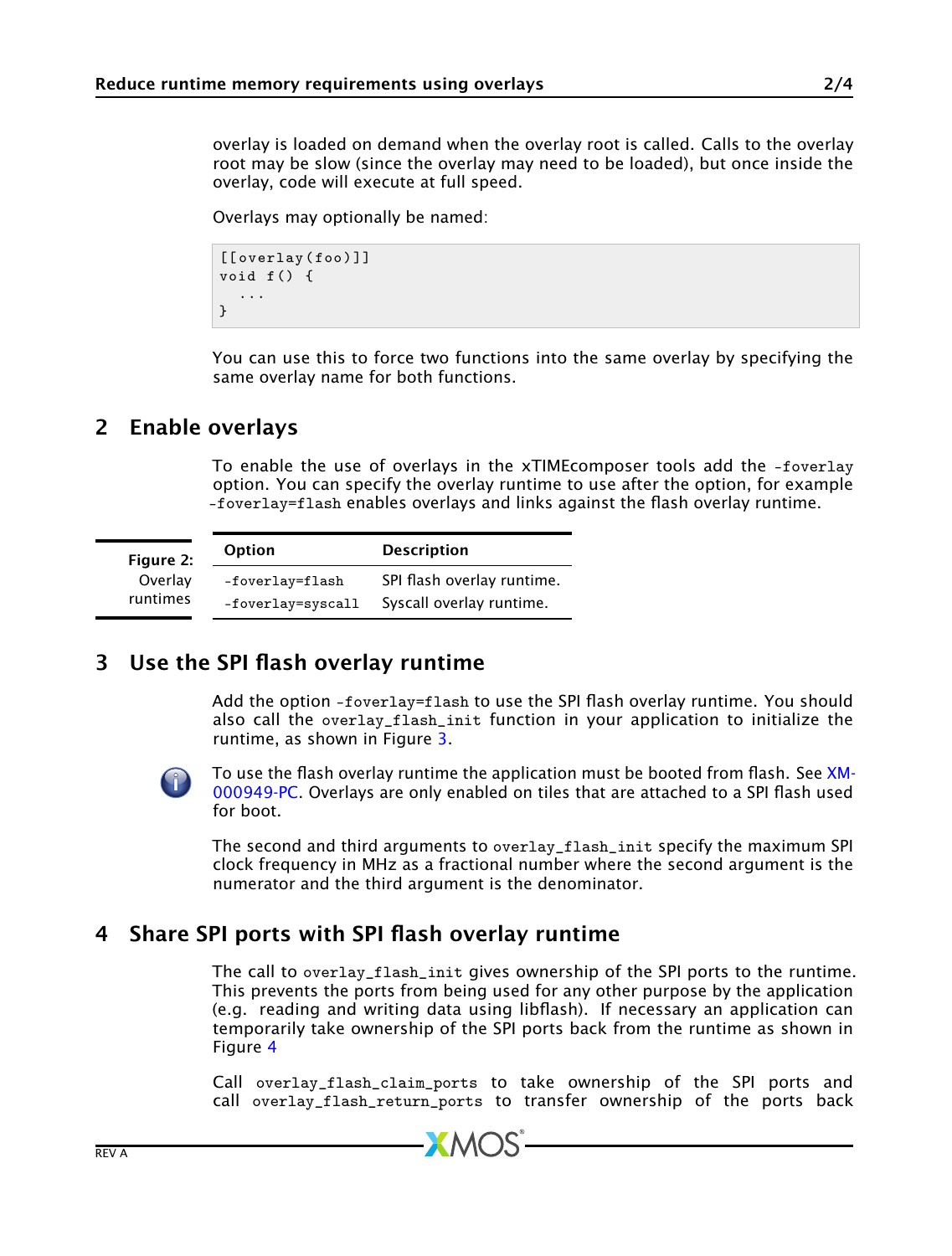```
#include <overlay_flash.h>
              // Declare the SPI ports .
              fl_SPIPorts spi_ports = {
               PORT_SPI_MISO ,
               PORT SPI_SS.
               PORT_SPI_CLK ,
               PORT_SPI_MOSI ,
               XS1_CLKBLK_1
              };
              // Declare a movable pointer to the SPI ports .
              fl_SPIPorts * movable spi_ports_ptr = & spi_ports ;
              int main ()
              {
                // Call overlay_flash_init () to initialize the flash overlay runtime ,
                // passing ownership of the SPI ports to the runtime .
                overlay_flash_init ( move ( spi_ports_ptr ) , 100 , 8) ;
                return 0;
             }
   Figure 3:
 Initializing
flash overlay
              // Take ownership of the SPI ports back from the overlay runtime .
              fl_SPIPorts * movable spi_ports = overlay_flash_claim_ports () ;
              // Connect to the flash using libflash .
              fl_connect (* spi_ports );
              // Read and write flash here ...
              fl_disconnect();
```
<span id="page-2-1"></span>runtime

<span id="page-2-2"></span>Figure 4: Taking ownership of SPI flash ports.

// Transfer ownership of the ports back to the application . overlay\_flash\_return\_ports ( move ( spi\_ports )) ;

to the runtime. If the overlay runtime is loading an overlay the call to overlay\_flash\_claim\_ports will block until the overlay runtime has finished loading the overlay. While the application has ownership of the SPI ports a call to an overlay root function that is not in a currently loaded overlay will block until ownership of the SPI ports is returned to the overlay runtime.

# 5 Use the syscall overlay runtime

<span id="page-2-0"></span>Add the option -foverlay=syscall to use the syscall overlay runtime. Overlays are loaded from a host machine using a system call. No initialization of the runtime is required in the application code.



To use the syscall overlay runtime the application must be loaded over JTAG and it must be run while a debug adapter is attached. Applications using the syscall overlay runtime can also be run in simulation using XSIM.